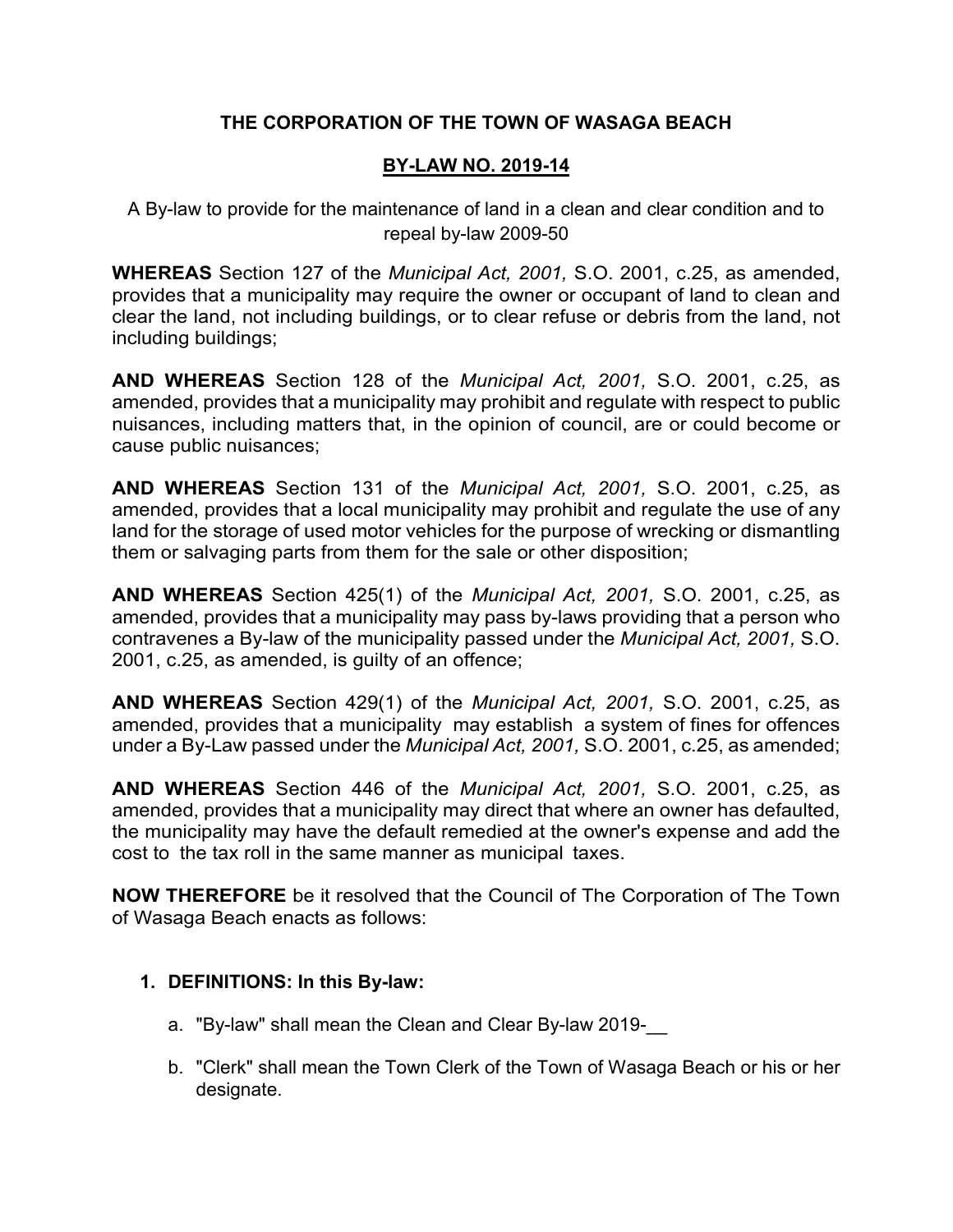- c. "Debris" shall mean any material whatsoever capable of holding water, and without limiting the generality of the foregoing, includes tires, motor vehicles, boats, bird baths, wheelbarrows, containers of any kind and garden fixtures;
- d. "Derelict Motor Vehicle" shall mean a vehicle having missing bodywork, components or parts, including tires or damaged components, parts, bodywork, glass or deteriorated or removed adjuncts, which prevent its mechanical function, and includes a motor vehicle that is not licensed for the current year by the Ministry of Transportation;
- e. "Domestic Waste" shall mean any article, thing, matter or any effluent belonging to or associated with a house or household or concerning or relating to the home or family that appears to be waste material; and for greater certainty, but so as to restrict the generality of the forgoing terms of this section, it is hereby declared that domestic waste extends to the following classes of waste material:
	- i. accumulations, deposits, leavings, litter, remains, rubbish, trash;
	- ii. refrigerators, freezers or other appliances, any attached hinges or latching, locking or other closing mechanism or device, or any part thereof;
	- iii. derelict motor vehicles, vehicle parts and accessories;
	- iv. paper, cartons:
	- v. furniture;
	- vi. crockery;
	- vii. sewage;
	- viii. salvage materials;
	- ix. waste material;
- f. "Erosion" shall mean the gradual wearing away of land surface materials, especially rocks, sediments and soil, by the action of water and wind.
- g. "Industrial Waste" shall mean any article, thing, matter or any effluent belonging to or associated with industry or commerce or concerning or relating to manufacturing or relating to any trade, business, calling or occupation that appears to be waste material or salvage material; and for greater certainty, but not so as to restrict the generality of the forgoing terms of this Section, it is hereby declared that industrial waste extends to the following classes of waste material:
	- a. articles, things, matter, effluent, which in whole or in part or fragments thereof, are derived from or are constituted from or consist of:
		- i. agricultural, animal, vegetable, paper, lumber, or wood products; or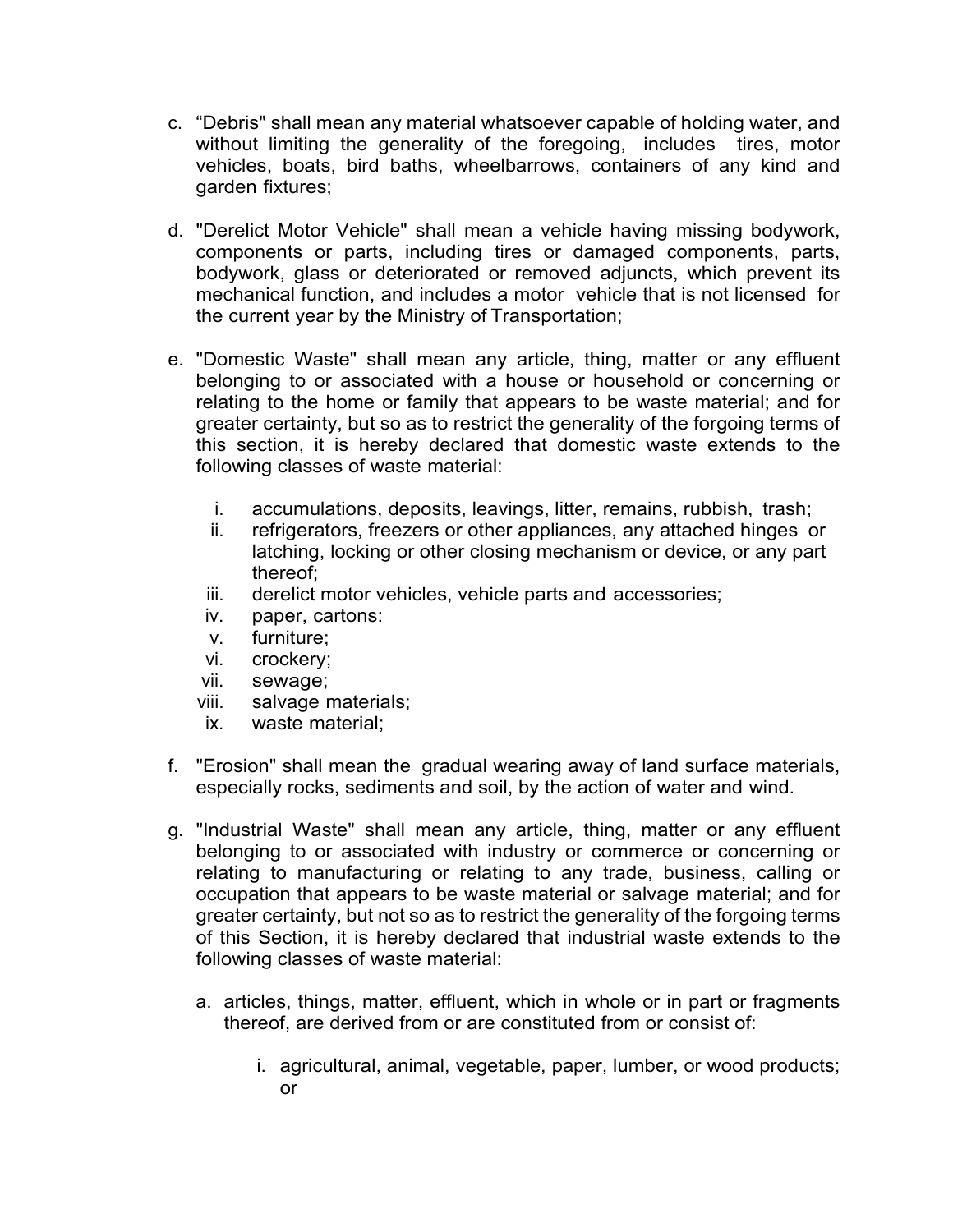- ii. mineral, metal, steel, aluminum, or other ferrous or non-ferrous material or alloy, or chemical products, whether or not the products are manufactured otherwise processed, or are products or by-products, products manufactured or otherwise processed;
- b. automotive parts, inoperative motor vehicle, batteries, vehicle parts, mechanical equipment, mechanical parts, accessories or adjuncts to the vehicles and mechanical equipment, or any part thereof;
- c. piping, tubing, conduits, cable and fittings or other accessories, or adjuncts to the piping, tubing, conduits or cable;
- d. containers of any size, any type or any composition;
- e. material resulting from, or as part of, construction or demolition projects;
- f. rubble, inert fill
- g. bones, feather, hides;
- h. sewage:
- i. salvage material;
- j. waste material.
- h. "Infestation" shall mean the overrunning of a property by vermin, rodents and insects;
- i. "Motor Vehicle" shall mean an automobile, truck, motorcycle, snowmobile, trailer, recreational vehicle and any other vehicle propelled or driven by other than muscular power, but does not include the cars of electric or steam railways, or other motor vehicles running solely upon rails, or a traction engine, farm tractor, self-propelled implement of husbandry or road building machine within the meaning of the Highway Traffic Act, R.S.O. 1990, c. H.8, as amended;
- j. "Municipal Law Enforcement Officer" shall mean a Municipal Law Enforcement Officer as appointed by the Council of the Town of Wasaga Beach;
- k. "Owner" shall mean the registered owner, occupant, tenant, person for the time being managing or receiving the rent of the property, whether on his or her account or on account of an agent or trustee of any other person, or any one of the aforesaid;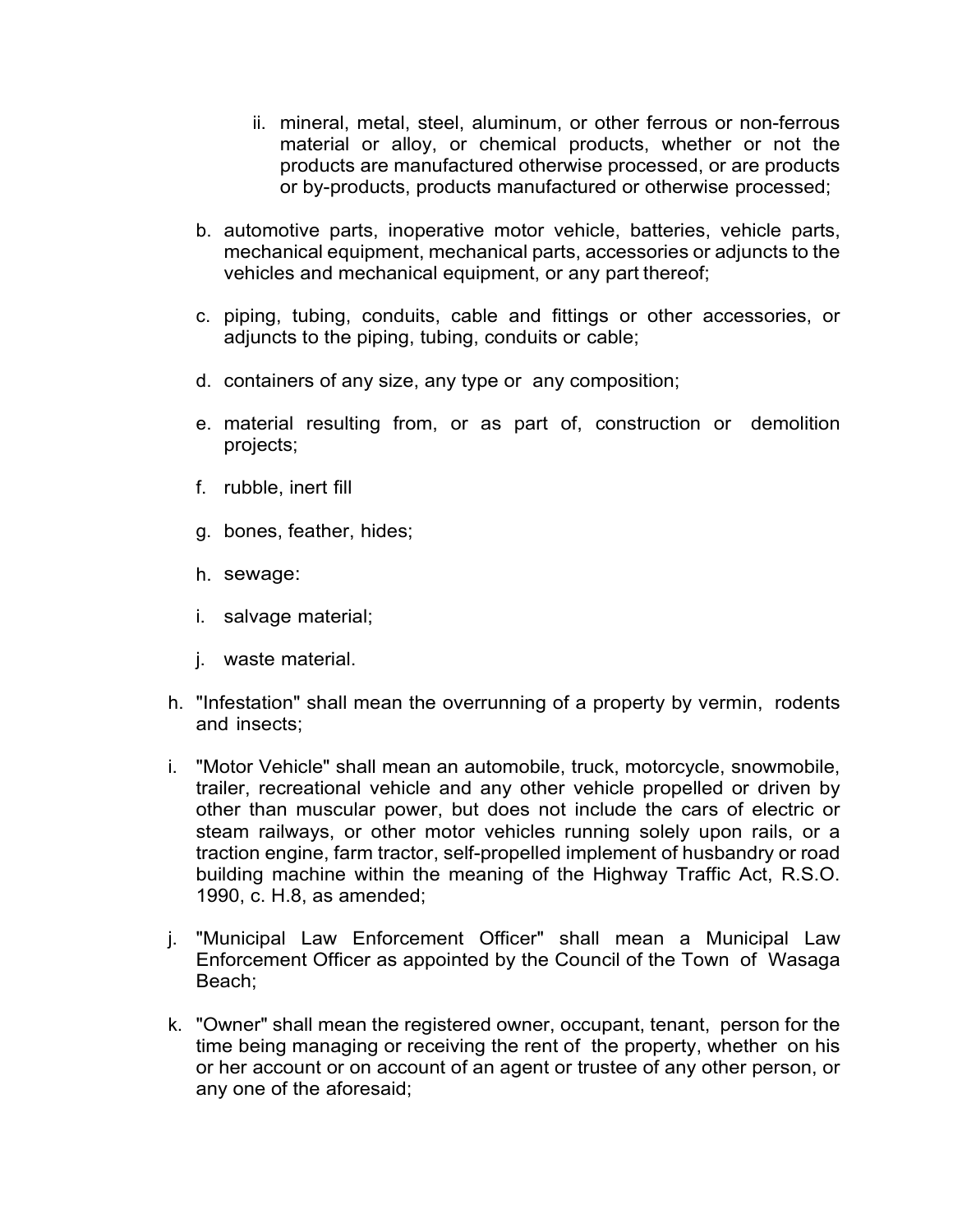- l. "Town" shall mean the Corporation of the Town of Wasaga Beach;
- m. "Turf Grass" shall mean ground cover comprised of one or more species of growing grass, with or without trees, shrubbery or maintained planting beds or other vegetation;
- n. "Weed" shall mean a noxious weed designated by or under the Weed Control Act, R.S.O. 1990, C. w.5, as amended;

## **2. PROPERTY MAINTENANCE**

- a. No owner shall fail to keep his or her land free and clear of all garbage, refuse, domestic or industrial waste of any kind, and shall ensure that his or her land is free and clear of infestation.
- b. No owner shall fail to trim or cut weeds or turf grass, whether dead or alive, that is more than 30 cm in height.
- c. No owner shall fail to keep vegetation other than weeds and turf grass, trimmed and kept from becoming unreasonably overgrown, supporting infestation, under grown causing erosion or in a fashion that may affect safety, visibility, or the passage of the general public.

## **3. DERELICT MOTOR VEHICLES**

- a. No owner shall use any property for the parking or storage of the following:
	- i. derelict motor vehicles or motor vehicles that are unfit to be operated on a highway due to damage or poor repair;
	- ii. a motor vehicle that is not licensed for operation for the current year pursuant to the provisions of the Highway Traffic Act;
	- iii. motor vehicle parts or components on lands used for human habitation
- b. Section 3a) does not apply to those properties that comply with all applicable land use criteria which permits the retail, wholesale, repair and wrecking of motor vehicles or a competition or hobby vehicle located in a fully enclosed building.

## **4. EXEMPTIONS**

a. Notwithstanding any other provision of this By-law, upon application in writing to the Clerk or designate an exemption may be granted to Section 2b) of this By-law.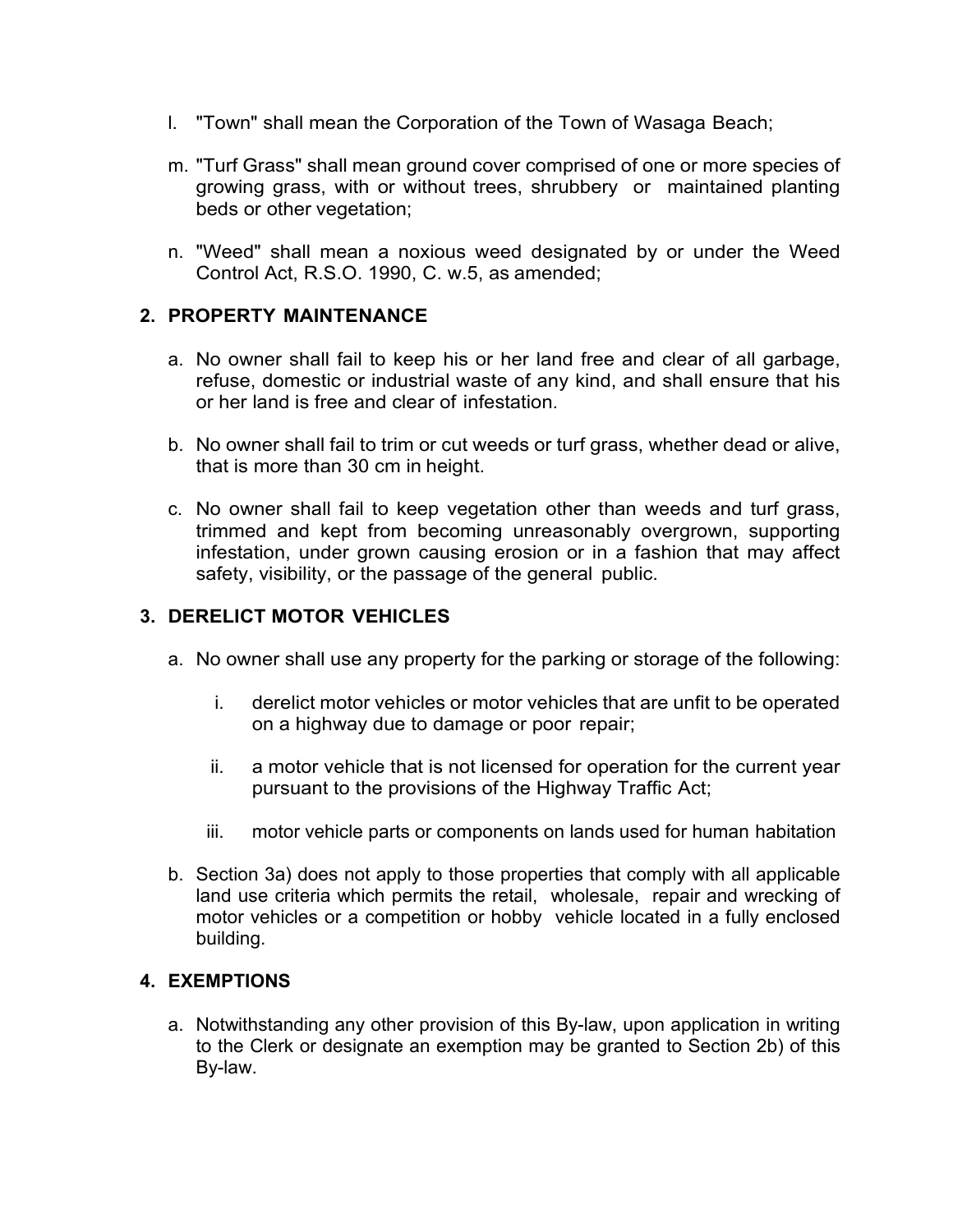- b. The written application for exemption under Section 4a) of this By-law shall set out the reason the exemption is being requested, address of property, description of neighboring properties, size of property, zoning of property and shall be filed with the Clerk or designate within ten (10) days of receipt of the written notice from a Municipal Law Enforcement Officer.
- c. Upon review of the written application the Clerk or designate shall notify the applicant in writing of the approval or refusal of the exemption.
- d. If the applicant is not satisfied with the decision of the Clerk or designate, the applicant may appeal the decision to the General Government Committee of the Town of Wasaga Beach; the decision of the committee shall be final.
- e. Any appeal shall be in writing addressed to the Clerk or designate stating the reasons for the appeal.

### **5. ENFORCEMENT**

- a. This By-law shall be enforced by Municipal Law Enforcement Officers.
- b. A Municipal Law Enforcement Officer may enter on land at any reasonable time for the purpose of carrying out an inspection for the purpose of enforcing this By-law, including for the purposes of making a determination of whether or not this By-law; a direction, requirement or notice of violation made under this bylaw; or an order under Section 431 of the Municipal Act, 2001 are being complied with.
- c. A power of entry may be exercised by a Municipal Law Enforcement Officer to carry out an inspection and the Municipal Law Enforcement Officer may:
	- i. require the production for inspection of documents or things relevant to the inspection;
	- ii. inspect and remove documents or things relevant to the inspection for the purpose of making copies or extracts;
	- iii. require information for any person related to a matter relevant to the inspection;
	- iv. alone or in conjunction with any person possessing special or expert knowledge, make examinations or take tests, samples or photographs necessary for the purposes of the inspection.
- d. An order for inspection made under section 4c) may be served personally or by registered mail to the last known address of such person affected by the order for inspection.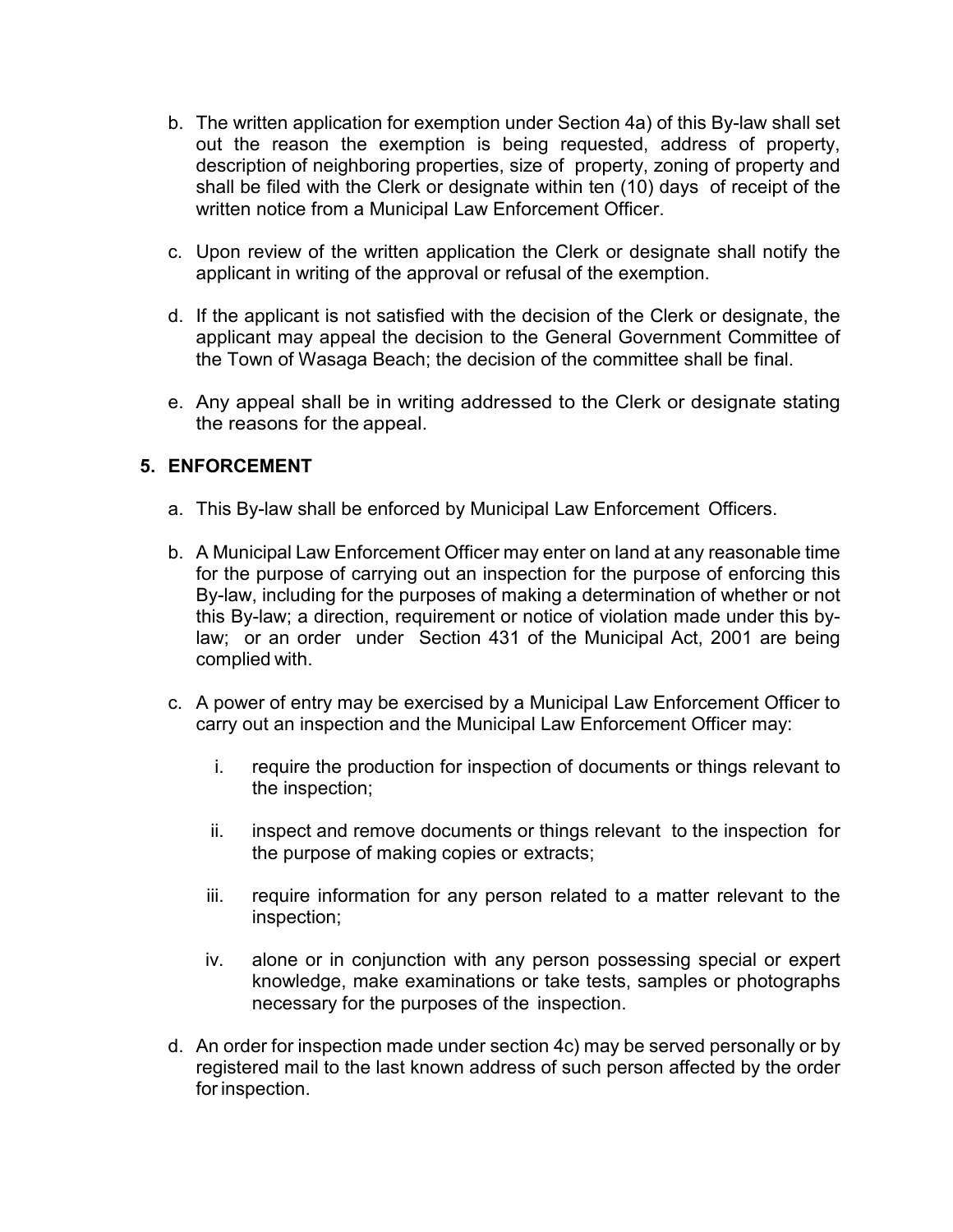e. No person shall hinder or obstruct, or attempt to hinder or obstruct, a Municipal Law Enforcement Officer from carrying out inspections of land to ensure compliance with thisBy-Law.

# **6. NOTICE OF VIOIATION**

- a. If a Municipal Law Enforcement Officer is satisfied that a violation or contravention of the By-Law has occurred, the Municipal Law Enforcement Officer may serve written notice upon the owner of the property, directing that the violation be remedied within a specific period of the delivery of such notice. Such notice shall contain reasonable particulars of the violation adequate to identify same and the location of the property as well as the date by which compliance must be effected. In the event that the violation in the notice is not remedied within the aforesaid period of time, the Municipal Law Enforcement Officer may cause the violation to be remedied at the expense of the owner. The Town shall not be responsible for any damage that may be sustained by the property of the owner.
- b. Where a Municipal Law Enforcement Officer deems a violation of this By-Law to constitute a hazard to the public, the Municipal Law Enforcement Officer may, without notice, cause the violation to be remedied at the expense of the owner. The Town shall not be responsible for any damage that may be sustained by the property of the owner.
- c. Any notice given under this By-Law may be given by regular mail or personal delivery. Delivery by regular mail shall be deemed to have been affected five (5) days aftermailing.
- d. The Town may recover its costs of remedying a violation of this By-Law by invoicing the owner, by instituting court proceedings or by adding the cost to the tax roll in the same manner as municipal taxes. The exercise of any such remedy shall not preclude the exercise of any other available remedy.

## **7. PENALTY**

- a. Any person who contravenes any provision of this By-law is guilty of an offence and, upon conviction, is liable to a maximum fine of \$100,000.00.
- b. A director or officer of a corporation who knowingly concurs in the violation or contravention by the corporation of any provision of this By-law is guilty of an offence and, upon conviction, is liable to a maximum fine of \$100,000.00.